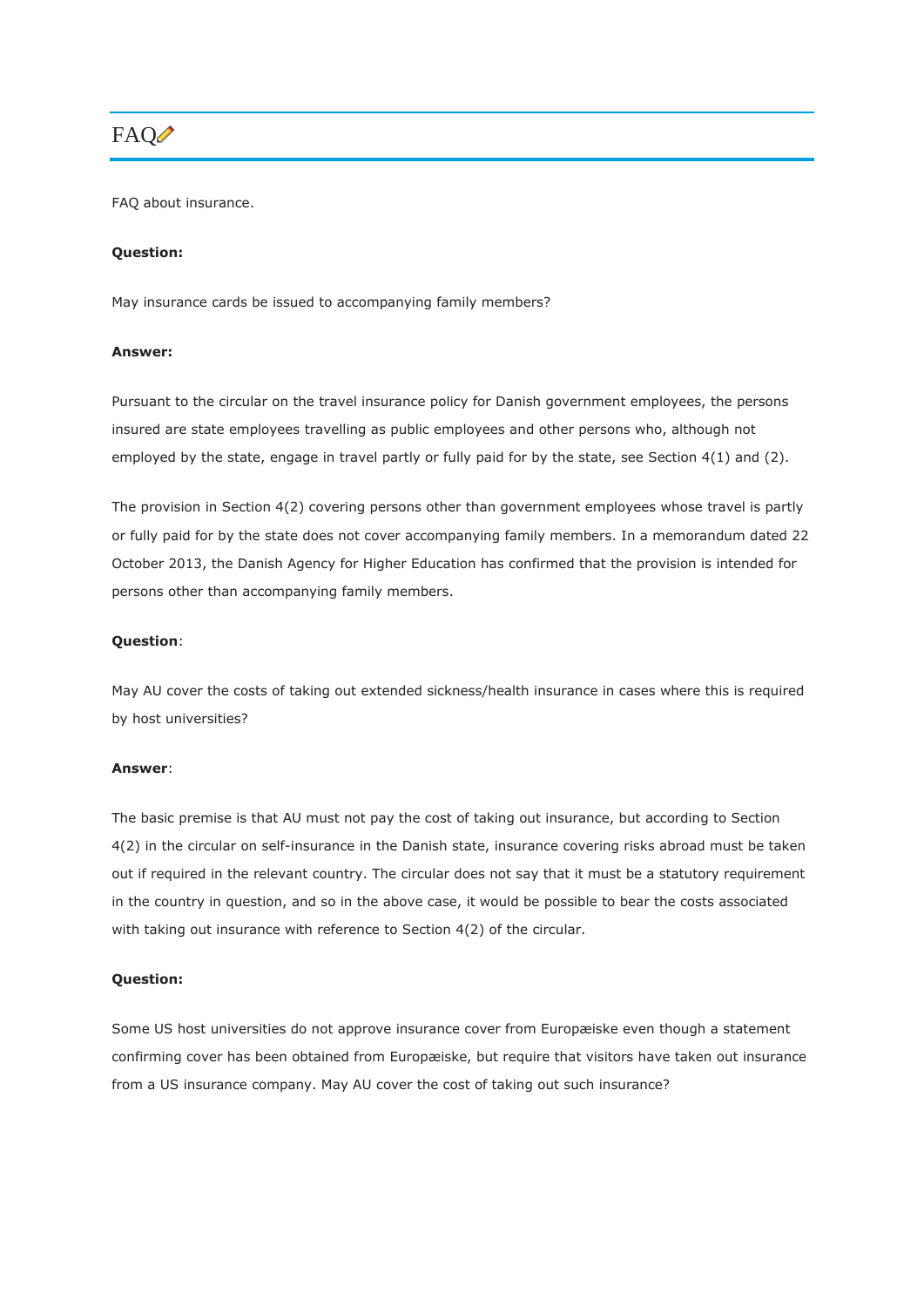# **Answer:**

The basic premise is that AU must not pay the cost of taking out insurance, but according to Section 4(2) in the circular on self-insurance in the Danish state, insurance covering risks abroad must be taken out if required in the relevant country. The circular does not say that it must be a statutory requirement in the country in question, and so in the above case, it would be possible to bear the costs associated with taking out insurance with reference to Section 4(2) of the circular.

### **Question:**

Is cover under the travel insurance policy for Danish government employees restricted after the first six months?

#### **Answer:**

The travel insurance policy for Danish government employees is not time-limited and also covers leisure time and public holidays after the first six months; however, no cover is provided during periods of holiday.

#### **Question:**

What should one do if one is travelling for more than two years and no longer resident in Denmark, which means that you cannot take out additional insurance cover for holidays?

#### **Answer:**

We have contacted the Agency for the Modernisation of Public Administration, but the agency has not provided a clear answer. Employees are therefore urged to take out insurance cover for holidays in the country in which they are resident.

### **Question:**

During expatriation, does the travel insurance policy for Danish government employees cover during your leisure time?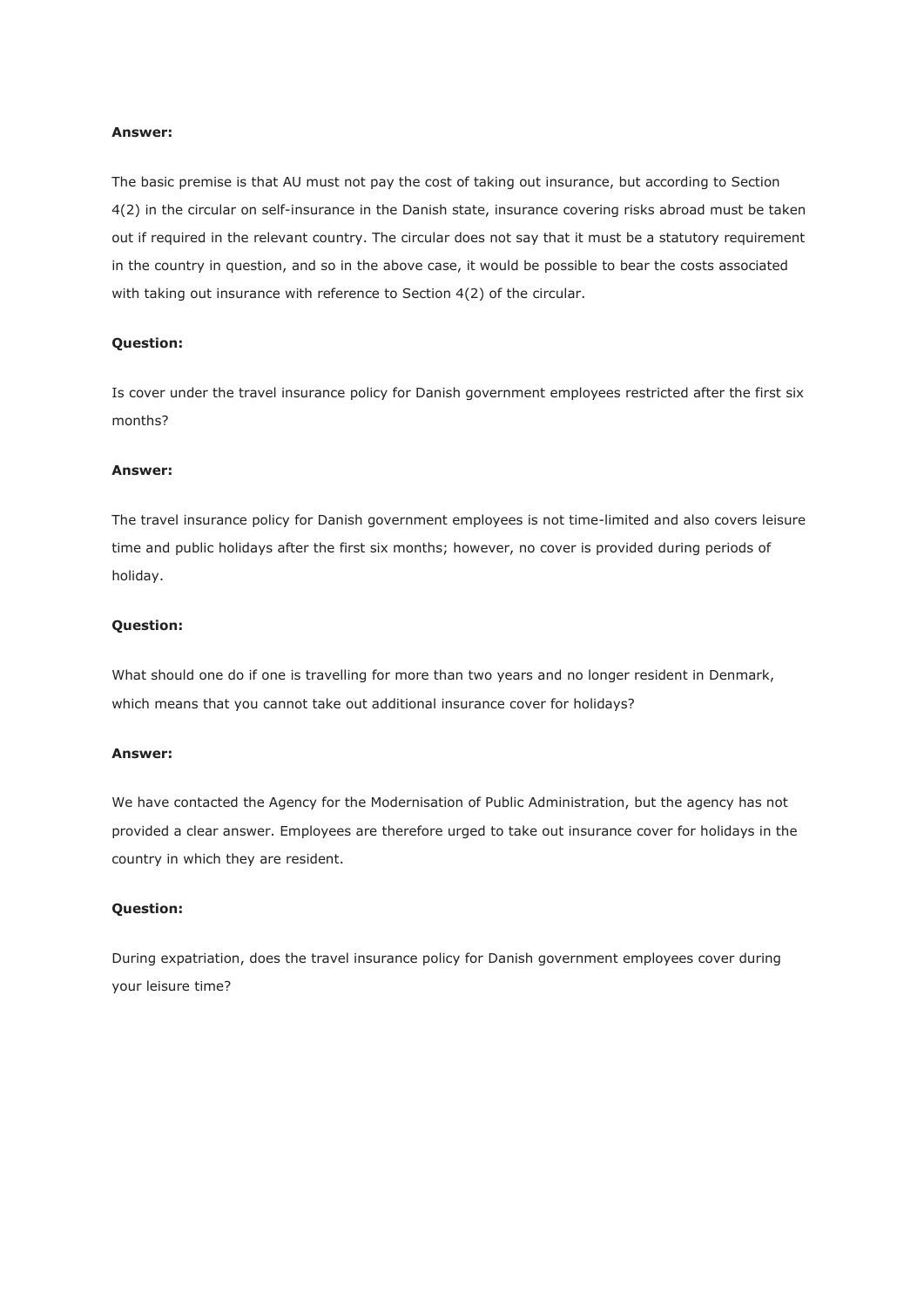# **Answer:**

The travel insurance policy for Danish government employees covers weekends and public holidays, but not during periods of holiday. It is therefore recommended that you take out private insurance covering periods of holiday. If you already have a private annual travel insurance, it is recommended that you contact your insurance company prior to expatriation as special terms may apply in connection with holidays taken while travelling on business.

#### **Question:**

May AU cover the cost of taking out household content insurance?

#### **Answer:**

Pursuant to the circular on self-insurance, AU must not take out or reimburse the cost of taking out household content insurance.

#### **Question:**

May AU cover the costs associated with taking out compulsory insurance cover in connection with the conclusion of a tenancy agreement?

#### **Answer:**

No, AU cannot cover costs associated with taking out compulsory insurance cover in connection with the conclusion of a tenancy agreement.

# Question:

May AU cover the cost of taking out chronic illness insurance not covered by Europæiske?

# **Answer:**

Clause 1.2 of Europæiske's insurance terms and conditions for travel insurance etc. for Danish government employees travelling on business abroad sets out a number of rules on when chronic illness is covered and when not.

Employees suffering from a chronic illness who are going travelling on business should therefore contact Europæiske for advance confirmation of cover.

If advance confirmation of cover of the chronic illness cannot be obtained, AU cannot take out insurance covering the chronic illness, see the circular on self-insurance in the Danish state.